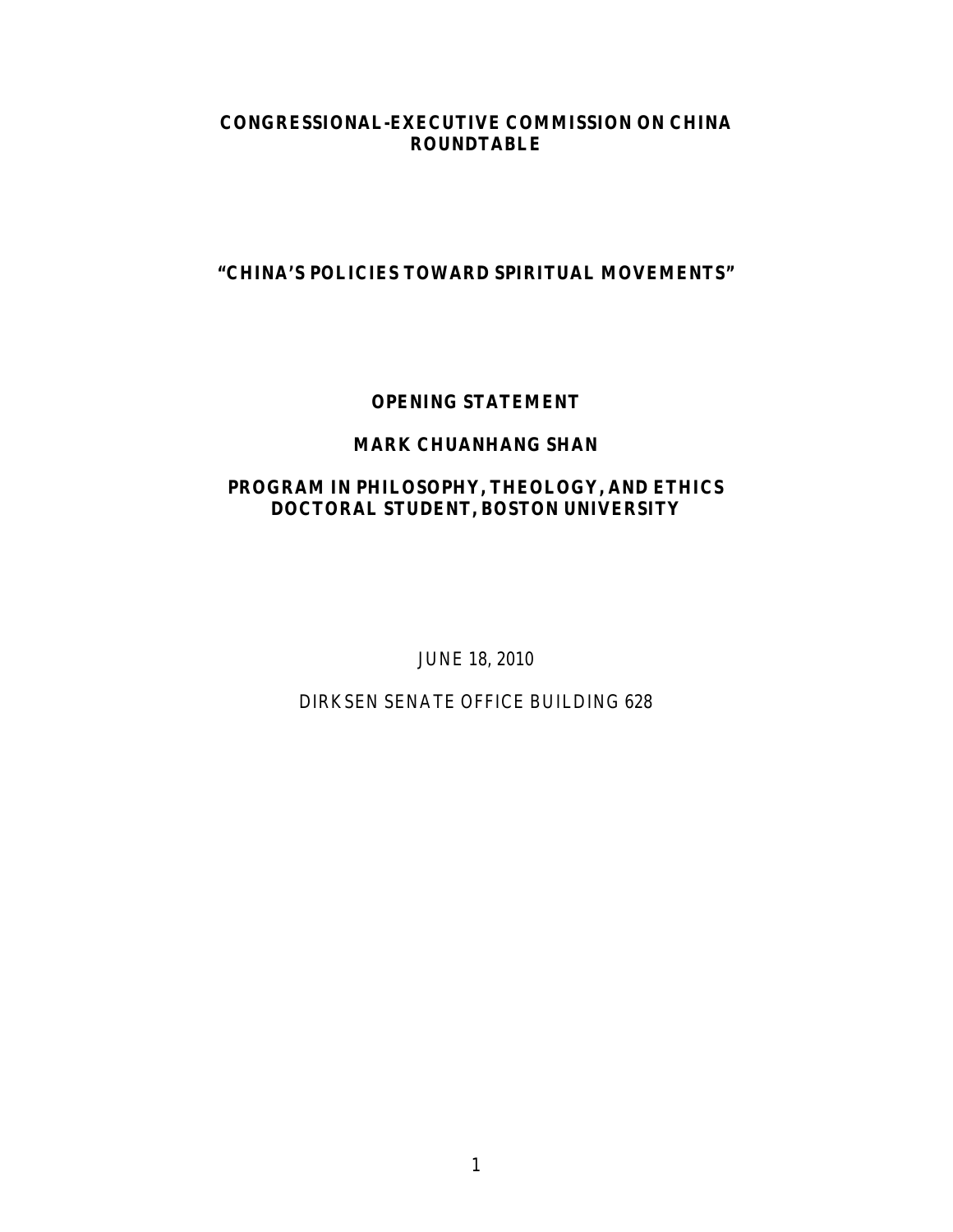The roundtable host, the CECC, asks that "what factors influence the Chinese government's policies toward spiritual movements and drive its treatment of members of spiritual groups. The Chinese government has allowed space for some spiritual movements to operate in China, but has banned other groups, such as Falun Gong. Why does the Chinese government consider some spiritual movements a threat?"

 The above questions touch the root of Chinese political-religious culture. Through an analysis on the origin of the traditional political concept of the Mandate of Heaven and its modern applications, and the case of severe persecution of the Christian lawyer Gao Zhisheng because of his defending the religious freedom of Falun Gong movement, we may gain more understanding of the rational of the current Chinese political-religious culture.

#### **I. "The Mandate of Heaven" in Traditional Chinese Political Ideology**

 When the Zhou king's advisors persuaded him to attack the Shang dynasty (1766- 1045 B.C.) he refused saying, "you do not know the Mandate of Heaven yet," but he launched the invasion after he heard Shang king did horrible things to his people as a tyrant because that showed the disapproval of Heaven of the Shang king, and Heaven began to support the Zhou k[i](#page-2-0)ng to replace the former. $<sup>1</sup>$ </sup>

 After the conquest, the Zhou dynasty (1045-256 B.C.) issued a number of proclamations, preserved in the Classic of Documents, persuading the Shang people to submit to their conquerors in the name of Mandate of Heaven. Zhou rulers argued that:

"Heaven, charged certain good men with rulership over the lineages of the world, and the heirs of these men might continue to exercise the Heaven-sanctioned power for as long as they carried out their religious and administrative duties with piety, rightness, and wisdom. But if the worth of the ruling family declined, if the rulers turned their backs upon the spirits and abandoned the virtuous ways that had originally marked them as worthy of the mandate to rule, then Heaven might discard them to elect a new family or lineage to be the destined rulers of the world."<sup>[ii](#page-2-1)</sup>

 The later historians such as Sima Qian and thinkers such as Confucius and Mozi interpreted the Mandate of Heaven as a justification to overthrow evil rulers and start a new dynasty.<sup>[iii](#page-2-2)</sup> Therefore, the concept proved to have lasting influence and fit neatly into the later scheme of the Chinese dynastic cycles, "because it justified all successful overthrows just as it justified all dynasties that clung to power." <sup>[iv](#page-2-3)</sup> In this theoretical frame, many historical events are judged as the outcome of Divine favor or disfavor including natural signs and disasters. $v$ 

 In Chinese history, the emperors may hold different religious faiths personally, such as Buddhism, Daoism or even Nestorian/Catholic Christianity, but the Mandate of Heaven stayed as an unchangeable law in political ideology to justify their governance.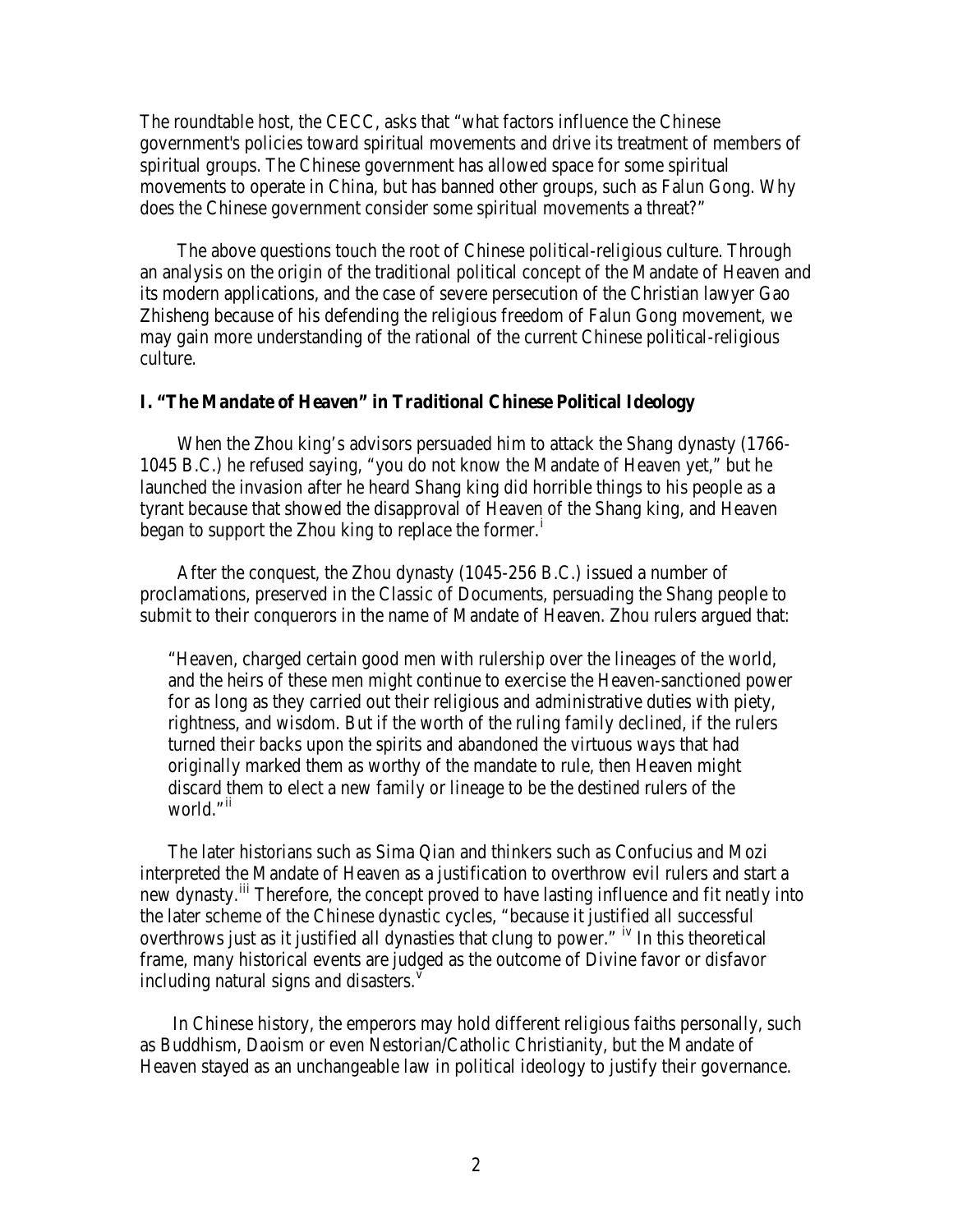<span id="page-2-4"></span><span id="page-2-3"></span><span id="page-2-2"></span><span id="page-2-1"></span><span id="page-2-0"></span> In modern Chinese history, the great revolt against Qing Dynasty by the Christian sect "*The Kingdom of Heavenly Peace Movement"* (1850-1864) was led by Hong Xiuquan who viewed himself as "the second son of God" and "the younger brother of Jesus Christ" sent by God to eradicate demons and demon worship and "the overthrow of the Manchu would help bring in the Kingdom of Heaven on earth." <sup>[vi](#page-2-5)</sup> Sun Zhongshan (*Sun Yat-sen* 1866-1925) was a Christian and the first president of the Republic of China (1912-1949). He was a founder of the Guoming Party and in his process of overthrowing the Qiang dynasty referenced the book of Exodus in the Bible and spoke of Jesus as a liberator who motivated him as he said "Moses did that, I can too," and "Jesus is a revolutionary, so am I", etc.  $\theta$ <sup>[vii](#page-2-6)</sup> He also claimed that "God sent him to struggle with evil for the Chinese...and liberating Chinese from bondage."<sup>[viii](#page-2-7)</sup> He also said "I am a Christian" having fought demons more than forty years..."<sup>[ix](#page-2-8)</sup> The concept the Mandate of Heaven has even survived into the Communist China. For example, during the1989 student movement which led to the Tian-an-men Square massacre, "many commentators remarked that the Communist Party has lost the Mandate of Heaven."<sup>[x](#page-2-9)</sup>

<span id="page-2-14"></span><span id="page-2-13"></span><span id="page-2-12"></span><span id="page-2-11"></span><span id="page-2-10"></span><span id="page-2-9"></span><span id="page-2-8"></span><span id="page-2-7"></span><span id="page-2-6"></span><span id="page-2-5"></span> Because of this spiritual feature of the political concept, spiritual or religious movements in Chinese history make it easy to challenge ruling of dynasties through spiritual moral approaches, thus Chinese governments are sensitive to the politicalspiritual touch and are not tolerant of any spiritual movements shaking their ruling authority before the Chinese people. In addition, Chinese governments have tended to keep state and religion separated through promoting non-religious Confucianism throughout much of their history, and that is an efficient way to keep religious or spiritual movements out of politics.

## <span id="page-2-17"></span><span id="page-2-16"></span><span id="page-2-15"></span>**II. An analysis of different degrees of freedom and suppression of current spiritualreligious movements in China, and the persecution case of Christian Lawyer Gao Zhisheng x**<sup>i</sup> (Refer to CECC Submission 1, 2: Story of Gao Zhisheng)

 "The legal existence of the religious complexities totally relies on the cooperation and the acceptance of the leadership with the government, and the government grasps the very final right to choose the partnership." (*Ding,* August 1995. Volume 15, No. 88)  $\frac{X}{11}$ 

 Though the Chinese Communist government is strongly atheist without believing in any spiritual things they are still sensitive to any spiritual movements that touch on politics being seen as a way of challenging their authority. On the other hand, the government tries hard to leave more room for those spiritual religions that respect their authority and abide by the religious policies, mostly in a way of promoting patriotic nationalism today. For instance, the Protestant Christian House Churches and Catholic Christian Underground Churches are persecuted, but the Protestant and Catholic Churches in the official Three-self Patriotic System (or TSPM) enjoy more freedom. Tibetan Buddhism is under suppression because of its feature of religion-politics combination, but Buddhism and Daoism in other parts of China enjoy comparatively much more freedom because they touch no politics. Islam among Uyghurs is under suppression because of the Xinjiang political problem, but Islam among Hui enjoys more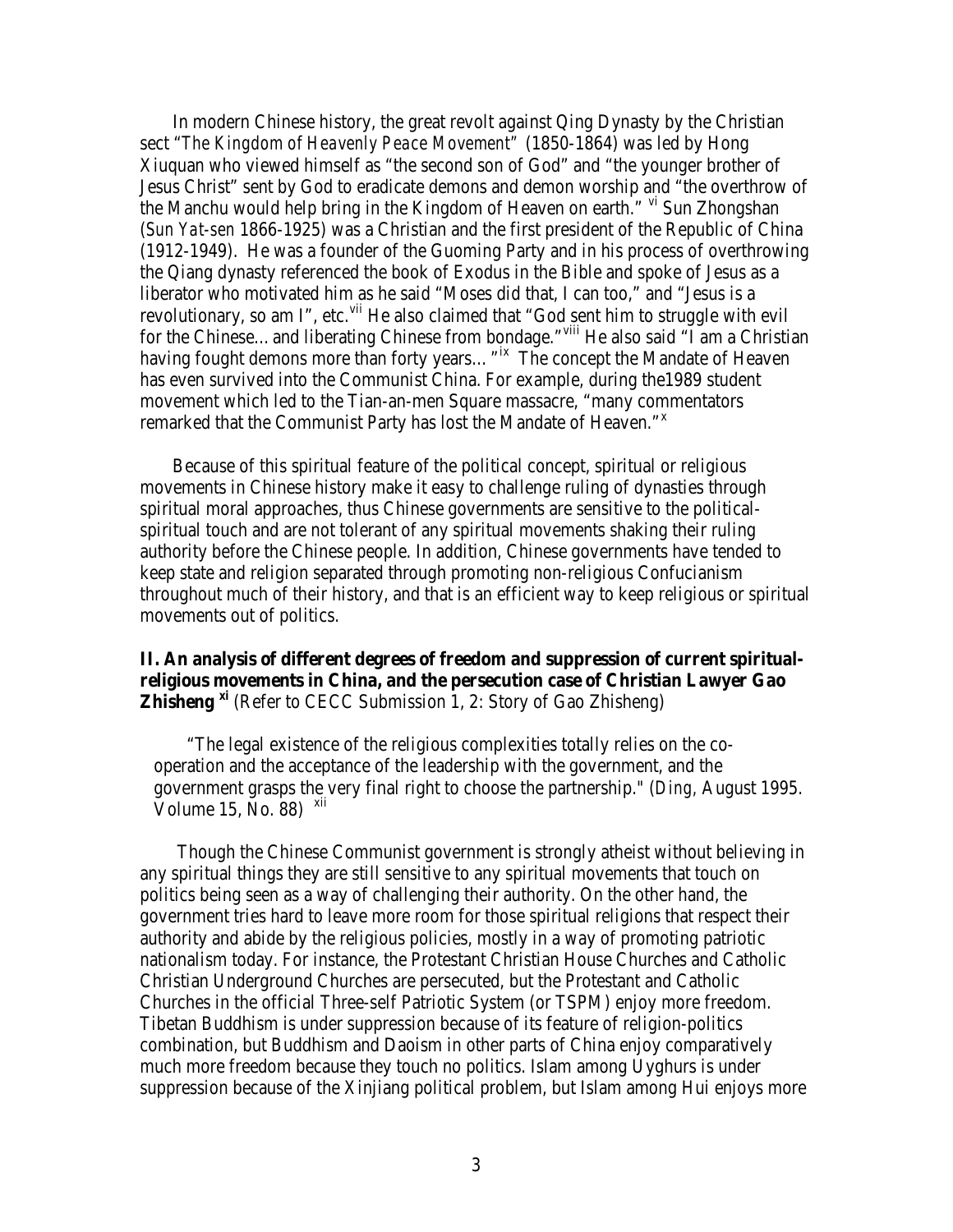freedom. This is true, not only inside same spiritual traditions, but also if we compare government treatments among different spiritual movements or religions in China.

 Similarly, the Qi-gong Movement has many branches. Some were suppressed but others are allowed more freedom. A Qi-gong branch, the Zhong-gong, was also suppressed and its leader Zhang Hongbao before his death in 2006 established a shadowgovernment of China in the U.S. Falun Gong, another branch of Qi-gong Movement, in its siege of the Party headquarters in Beijing on April 25, 1999 by more than 20,000 Falun Gong practitioners, was the main factor for the Chinese government to crackdown against the Falun Gong.<sup>[xiii](#page-2-12)</sup> The large number of public protest challenges to the government touched on politics seriously. One of Falun Gong's protest slogans after they went abroad is "Heaven Eliminates Chinese Community Party" which is an interpretation of the concept of the Mandate of Heaven.

 Among human rights Christian lawyers in China Gao Zhisheng received the most serious inhuman persecution because he was an attorney defending the religious freedom and human rights of some Fanlun Gong practitioners. The Falun Gong movement was suppressed more than other spiritual movements in China as CECC has pointed out. Therefore, when Gao Zhisheng did not gave up representing the Fanlun Gong members in China, the government attack of revenge on him has become severe.

 At this roundtable, CECC also asks: "what does the Chinese government's treatment of spiritual movements mean for the future of religious freedom in China?"

 The sociologist Yang Fenggang proposes a Triple-color Market Model to analyze the religious situation in contemporary China: *"a red market (officially permitted religions), a black market (officially banned religions), and a gray market (religions with an ambiguous legal/illegal status). The gray market concept accentuates noninstitutionalized religiosity (2006, Purdue University)."* His three propositions are: *to the extent that religious organizations are restricted in number and in operation, a black market will emerge in spite of high costs to individuals; to the extent that a red market is restricted and a black market is suppressed, a gray market will emerge; the more restrictive and suppressive the regulation, the larger the gray market." [xiv](#page-2-13)* 

This model can be applied to conditions in China today by stating that a red market means that religions or spiritual movements which do not touch on politics have the most freedom (e.g. non-Tibetan Buddhism and Daoism); a black market means that banned ones (such as Falun Gong) which do touch on politics in a way of challenging the Communist government authority suffer the most suppression. A gray market ambiguous in their political interest, such as non-institutionalized Protestant House Church Christianity (Catholic Underground Church is closer to the black market because of its political feature extended from the Vatican), will continue to grow larger as others are encouraged or suppressed.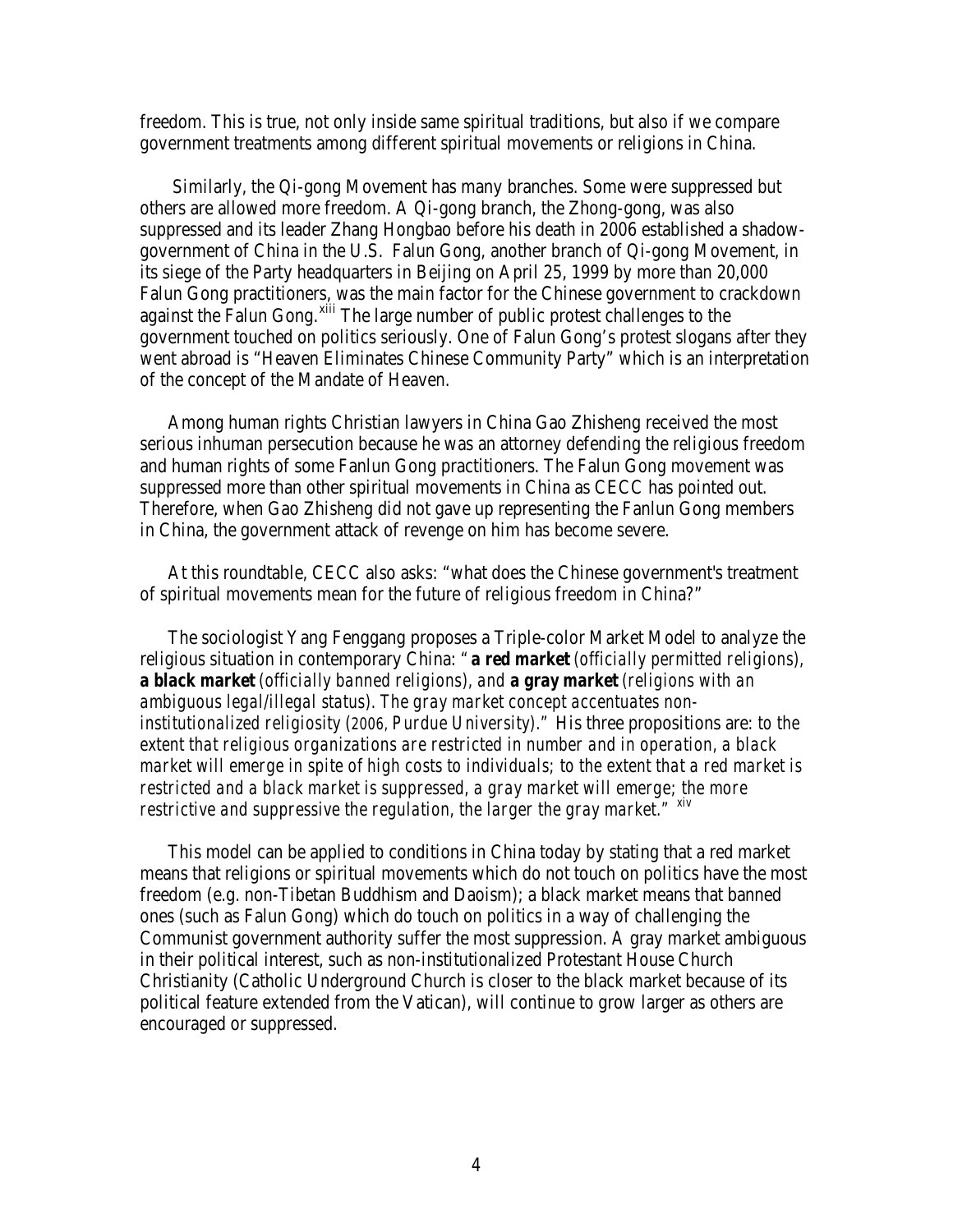### **III. Conclusion with a speculative analysis on the role of Christianity for future of religious freedom in China**

 Chinese governments through the history have not tolerated spiritual or religious movements which "touch on politics" because the moral claims they hold make it easy to powerfully challenge the authority of the government through the concept of the Mandate of Heaven when a government does not benefit all the people or is seen as corrupt.

 Interesting to note, Christians in China see in the Bible the mandate to pray for the government to prosper so that they may prosper also.<sup>[xv](#page-2-14)</sup> While the Protestant Christian House Churches maintain spiritual and moral standards of behavior and its church setting teachings emphasize "we do not touch politics,"<sup>[xvi](#page-2-15)</sup> "blessed are those who are persecuted for righteousness" or even "love your enemies and pray for those who persecute you (Matthew 5:10,44)" as the followers of Jesus Christ, they are not a direct political threat to government and seem to have a bright future in China even under attempts of the government to restrict or suppress them. One important reason for the tighter restriction and suppression is the lesson learned by Chinese government from Eastern Europe's Communist regimes which collapsed with Christianity playing an indirect role.

 The founder and president of ChinaAid Association with the mission of help the persecuted churches and promote religious freedom in China, Bob Fu, a pastor and theologian, pointed out that "House churches which are committed to the sole headship of Christ in the church and to evangelism must operate as illegal groups conducting socalled 'illegal religious activities,' and consequently must suffer the administrative penalties inflicted by the state."<sup>[xvii](#page-2-16)</sup>

 Together Christianity in the gray market House Church and the red market TSPM Church is transforming the condition of religious freedom in China through the "new non-institutionaliz[e](#page-2-17)d religious citizen community"<sup>xviii</sup> established in the whole nation. (Refer to CECC Submission 3: *2009 Annual Report of* ChinaAid Association.)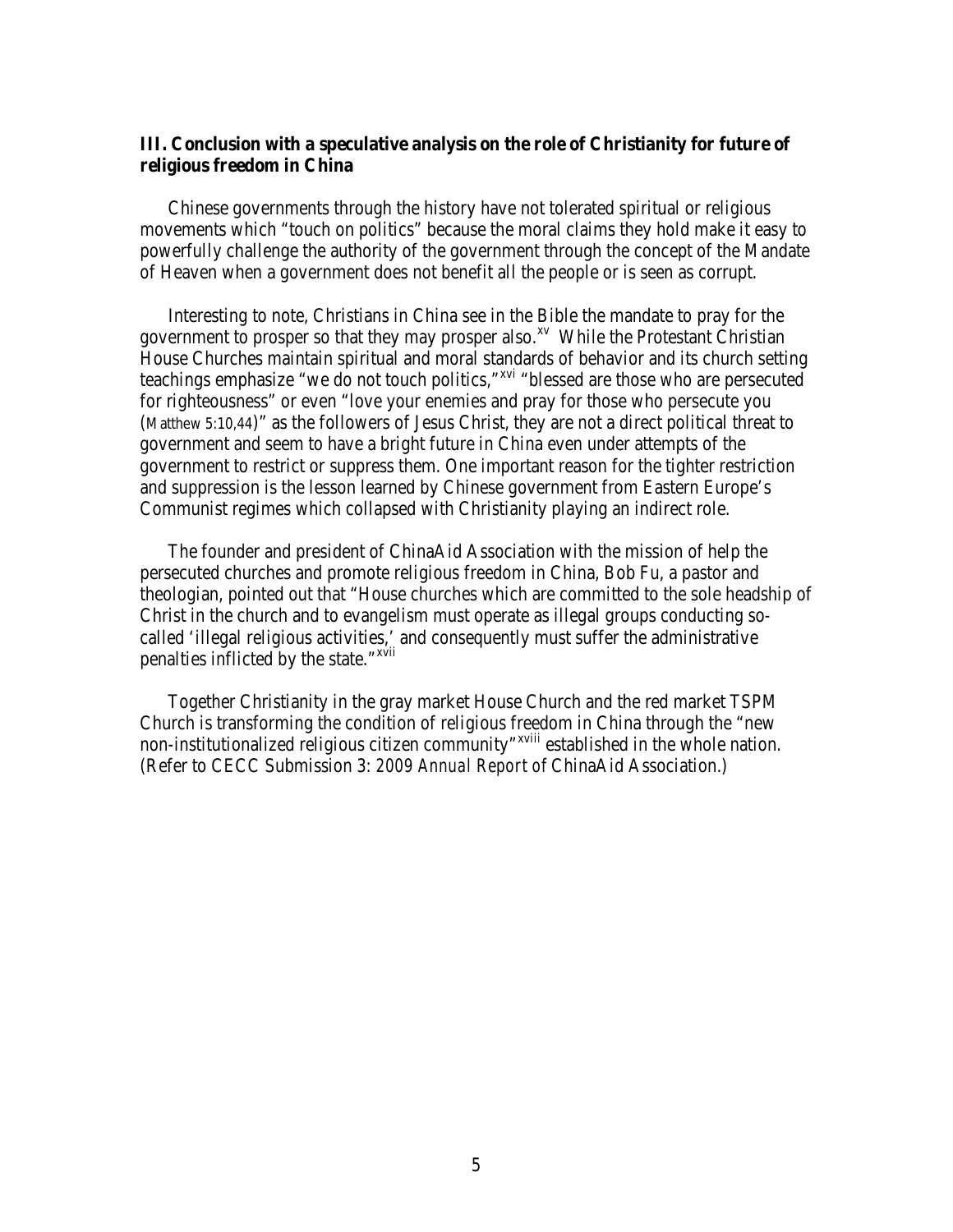<sup>iv</sup> Ibid.<br><sup>v</sup> Ibid.

vi Richard Hooker, *Ch'ing China: The Taiping Rebellion*, <http://www.wsu.edu/~dee/CHING/TAIPING.HTM> vii Wang Zhongxin, *Sun Zhongshan and Christianity, Christianity and China,* Volume IV, (The Blessings Foundation, Inc. CA, USA), 15.<br>viii Ibid.

<sup>ix</sup> Ibid., 15-16.<br><sup>x</sup> Valerie Hansen., 41.<br><sup>xi</sup> More information on www.freealim.com

<sup>xii</sup> cf. Bob Fu, *God and Caesar: Church and State Relations in Communist China*, Professor in Religion and Philosophy at Oklahoma Wesleyan University for the 2003-2005 academic years.

<sup>xiii</sup> James W. Tong, *Revenge of the Forbidden City: The Suppression of the Falungong in China, 1999-2005.*<br><sup>xiv</sup> Fenggang Yang, *The Red, Black, and Gray Markets of Religion In China*, The Sociological Quarterly 47<br>(200

 $\frac{\partial x}{\partial y}$  Jeremiah 29:7 "Also seek the peace and prosperity of the city to which I have carried you into exile. Pray to the Lord for it, because if it proper, you too will prosper." See also, Romans 13:5-6 "Therefore, it is necessary to submit to the authorities, not only because of possible punishment but also because of conscience. . . for the authorities are God's servants . . ."

<sup>xvi</sup> When Bob Fu was arrested and interrogated in Beijing 1996 because his leadership of a house church, he answered the police after he was put in the jail: "I didn't preach anything about politics in our church, because I believe the separation of the church and state." The police answered: "I want you to know that you must talk politics everywhere." That meant the government wants the house church to support the communist politics everywhere.<br>
<sup>xvii</sup> Bob Fu, *God and Caesar: Church and State Relations in Communist China*.

xviii ChinaAid Association, 2009 Annual Report of Persecution by the Government on Christian House Churches within Mainland China, Part V 1. *Church as a Corner Stone of Chinese Citizen Society.*

i <sup>i</sup> Valerie Hansen, *The Open Empire, a history of China to 1600*, (New York-London: W. W. Norton & Company, 2000), 40-41.<br><sup>ii</sup> Compiled by WM. Theodore de Bary and Irene Bloom, *Source of Chinese Tradition, Volume I, from* 

*earliest times to 1600*, (New York: Columbia University Press, 1999), 27. iii Valerie Hansen., 41.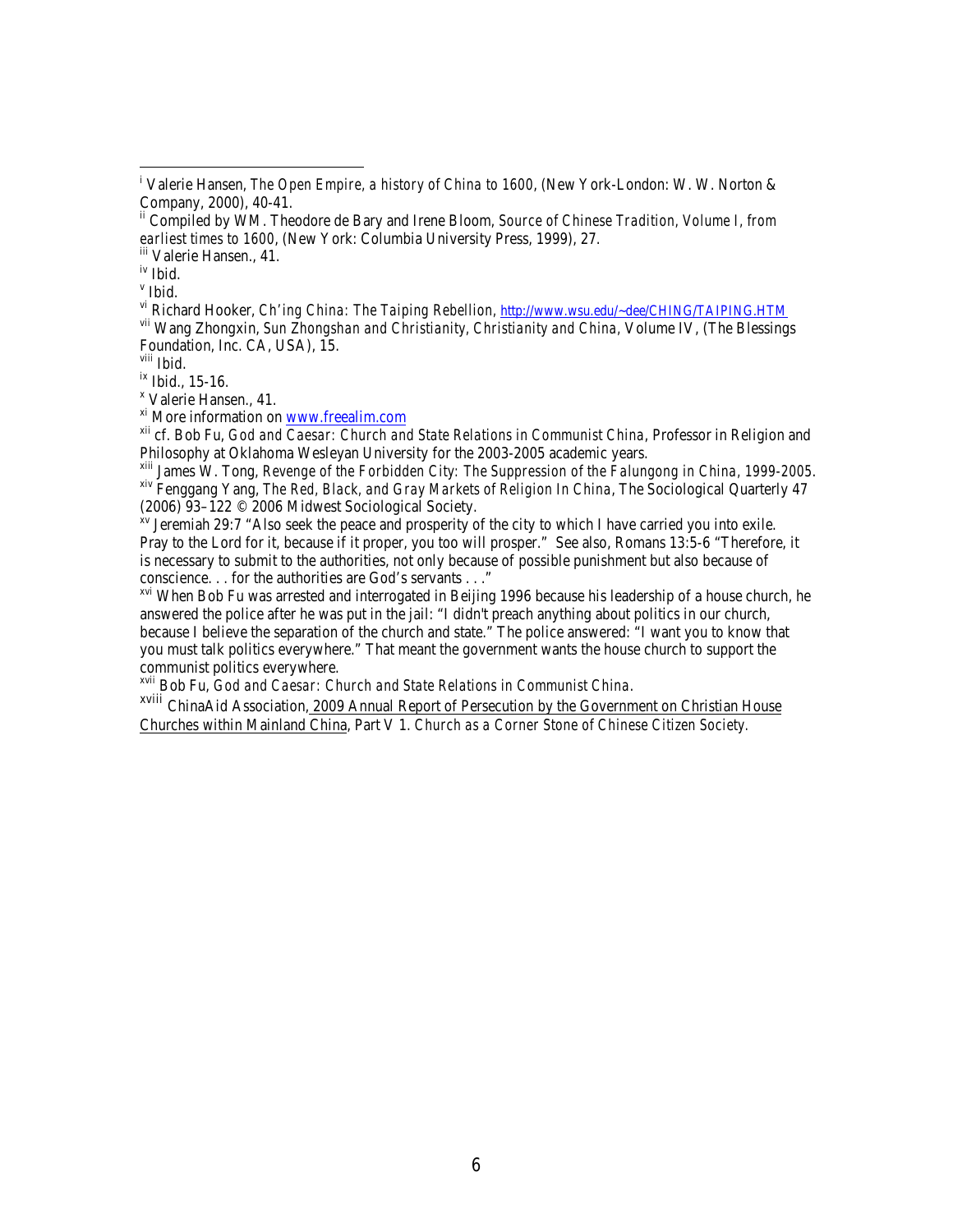## **SUBMISSION FOR THE RECORD #1**

#### **Excerpt from www.FreeGao.com**

 $\overline{a}$ 

"Christian human rights Attorney Gao Zhisheng was seized by a dozen police officers and last seen in public on February 4, 2009. Gao has been repeatedly kidnapped, arrested, imprisoned and tortured by Chinese authorities for defending the persecuted. He has been an unyielding and iconic advocate for justice in the Chinese courts and was even nominated for the Nobel Peace Prize in 2008.

On January 21, 2010, the Chinese government publicly acknowledged Gao Zhisheng to be in their custody, for the first time since his abduction more than 365 days ago. In response to a reporter's inquiry, Chinese Foreign Ministry Spokesperson Ma Zhaoxu said: "The relevant judicial authorities have decided this case, and we should say this person, according to Chinese law, is where he should be." Mr. Ma then added, "As far as what exactly he's doing, I don't know. You can ask the relevant authorities."

The Ministry's comments brought a glimmer of hope to Gao supporters around the world. Since December 2009, rumors of Gao's death from torture in prison have spread uncertainty. Just one week before Mr. Ma spoke to the media, Gao's older brother, Gao Zhiyi, was informed by a police officer that Gao Zhisheng had gotten "lost and went missing while out on a walk" in September, 2009. The news of his death, then alleged disappearance, devastated Gao's wife and children.

Finally, on January 20, 2010, an Australian newspaper reported from an inside source that "Gao is still alive at present ... he's not missing."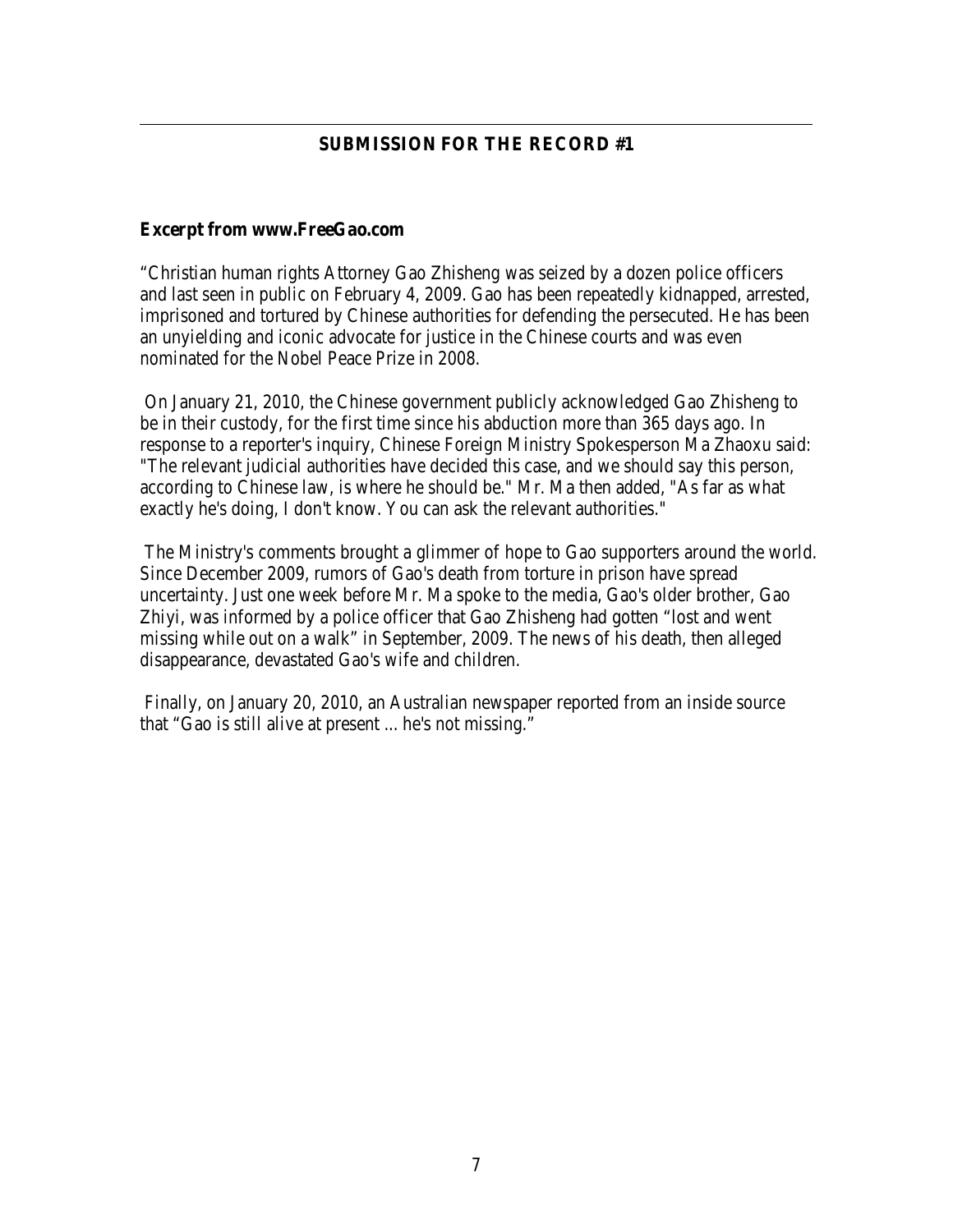## **SUBMISSION FOR THE RECORD #2**

 $\overline{a}$ 

## **Excerpt from ChinaAid's newsletter, distributed by ChinaAid on May 10, 2010 via email**

["ChinaAid](http://www.chinaaid.org/) thanks you for your continued support of Gao Zhisheng. We have learned that Gao was last seen on April 15-16 visiting his in-laws in Xinjiang. He did not return to his Beijing apartment the following week, as he was scheduled to according to the family. He has not been seen or heard from him since.

[ChinaAid](http://www.chinaaid.org/) is actively searching for Gao and news of his condition and whereabouts. With no news in over three weeks, we fear Gao Zhisheng has been forced to disappear again. We will continue to press for information, and keep all Gao supporters updated with the latest confirmed news. We thank you for your continued prayers and support for Gao Zhisheng, and will not relent until Gao has been released, and is able to reunite with his family in the United States.

As we continue to press for Gao Zhisheng, ChinaAid remains committed to defending other persecuted faithfuls in China. Hundreds of thousands suffer persecution for their faith, and in extreme cases, like that of Uyghur Christian Alimujiang Yimiti, it takes a global effort to call for justice."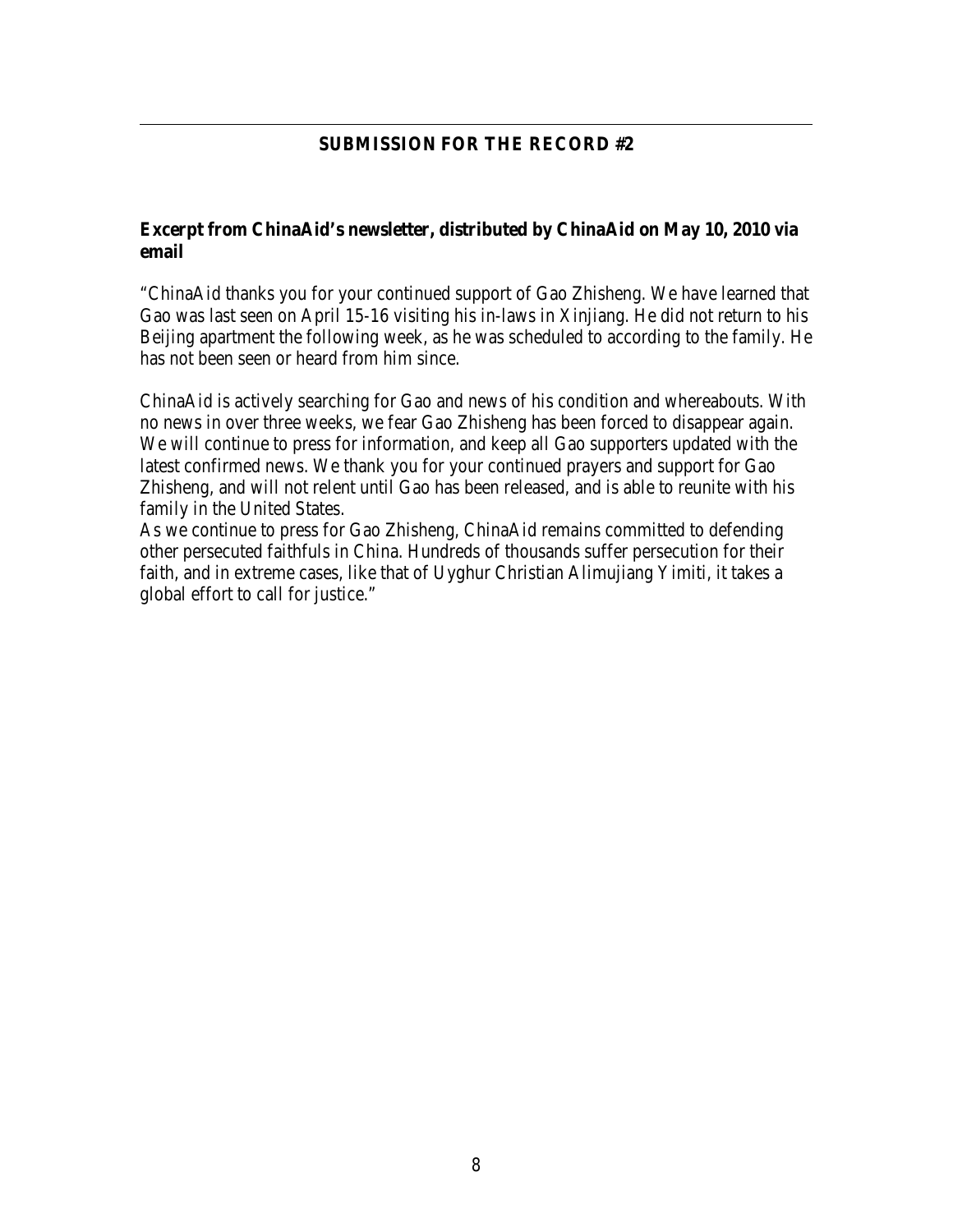#### **SUBMISSION FOR THE RECORD #3**

 $\overline{a}$ 

**Excerpt from the 2009 ChinaAid "Annual Report of Persecution by the Government on Christian House Churches within Mainland China"** *Part V, Section 1. Church as a Corner Stone of Chinese Citizen Society*

"In his classical book *Citizenship and Social Class* (1964), T. H. Marshall defined modern citizenship as *"a personal status consisting of a body of universal rights, i.e. legal claims on the state, and the duties held equally by all legal members of a nationsate* (Marshall; Brubaker 1992)." He also defined three basic rights of modern citizenship: **civil rights, political rights and social rights.** 

Many scholars agree that the legal requirements for an emergent capitalist society were chiefly responsible for the birth of modern citizenship rights and that *"the struggle to extend citizenship in the nineteenth and twentieth centuries was carried on primarily by English working class through such important democratic movements as Chartism, the Factory Movement, and trade unionism,"* yet Margaret R. Somers argues that the *"social and political movements of those tumultuous industrializing epochs were built primarily on the efforts, political identities, and social activities of rural industrial working peoples in the pastoral regions* (Somers 1993, Michigan University)." For Somers, "varying patterns of institutional relationships among **law, communities and political culture**  were central factors in shaping modern citizenship rights," and she argues that citizenship as **an instituted process** rather than a status."

To apply the above theories to China, we should admit that Chinese society is just starting to evolve into a citizenship society. Based on the 2009 report of persecution on House Church Movement in China, we also need to add religious rights, which were not such a concern for 19th and 20th century Christian Europe, to the three citizenship rights listed above. Then, to apply these four central rights theory we can see three major elements in the institutional process contributing to the construction of a Chinese citizenship society based on the emerging national capitalism since 1979. In the last 20 years these have been: the **Western Law infrastructure borrowed by China, a Church Movement Community**, as well as **traditional symbolic political culture originating in Communist ideology, Confucianism and other ideas**, which have stimulated needs for citizenship (Shan Chunahang, 2008, Boston University, with an acknowledgment to Dr. Nancy Ammerman). The community used to be in the three major elements formula was an intellectual one but it faded away from the instituted process after 1989's brutal suppression and replaced by church movement community.

The Christian communities (mostly House Church Movement and Three-Self Church) in China grew fast in an invisible model because of persecution, yet it emerges as a new social and spiritual block in society, through **not giving up meeting together.** Beijing Shouwang, Shanghai Wanbang, Chengdu Qiuyu zhifu and Guangdong Liangren house churches were all typical examples in 2009 of churches that did not give up meeting